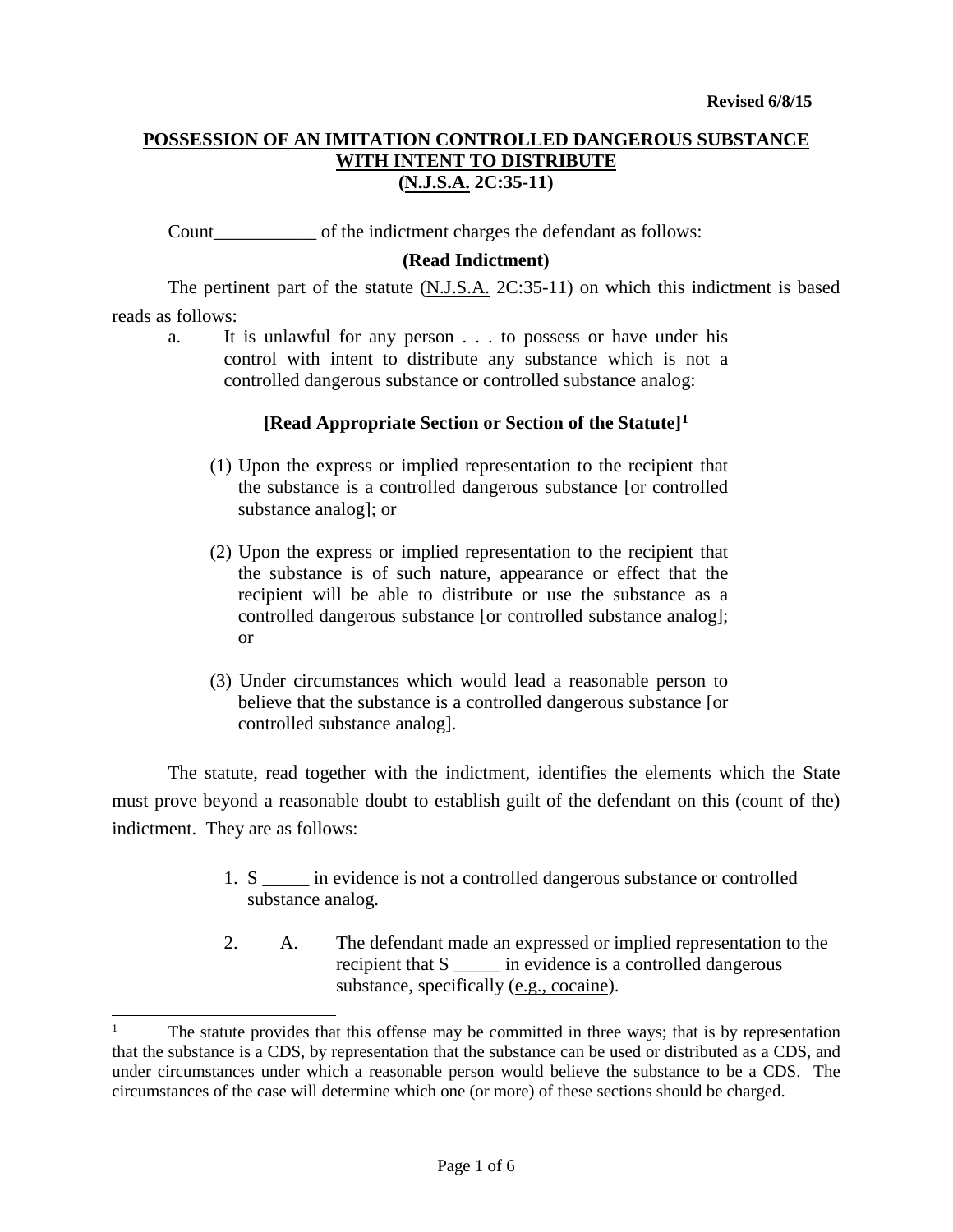**or**

- B. The defendant made an expressed or implied representation to the recipient that S \_\_\_\_ in evidence is of such nature, appearance or effect that the recipient will be able to distribute or use S in evidence as a controlled dangerous substance, specifically (e.g., cocaine).
	- **or**
- C. The defendant possessed or had under his/her control with intent to distribute S in evidence under circumstances which would lead a reasonable person to believe that the substance is a controlled dangerous substance, specifically (e.g., cocaine).
- 3. The defendant possessed, or had under his/her control, S \_\_\_\_ in evidence.
- 4. The defendant, when he/she possessed or had under his/her control S<sub>\_\_\_\_\_</sub> in evidence, had the intent to distribute S in evidence.

As I have stated, the first element is that  $S$   $\qquad$  in evidence is not a controlled dangerous substance or controlled substance analog. Controlled dangerous substances are defined in another part of our law. A controlled substance analog is a substance that (1) has a chemical structure substantially similar to that of a controlled dangerous substance and (2) was specifically designed to produce an effect substantially similar to that of a controlled dangerous substance.<sup>[2](#page-1-0)</sup> You have heard testimony in this case that S \_\_\_\_\_ in evidence is . It is, of course, up to you to determine whether this testimony is credible. However, I instruct you that is not a controlled dangerous substance. You have also heard testimony that \_\_\_\_\_\_\_ is not a controlled substance analog in that it would not produce an effect substantially similar to that of a controlled dangerous substance and that it was not specifically designed to produce such an effect. Again, it is solely up to you to determine whether this testimony is credible.

In regard to the second element as I have instructed you, you must decide whether the State has proven beyond a reasonable doubt (charge appropriate section or sections): That either:

A. The defendant made an expressed or implied representation

<span id="page-1-0"></span><sup>2</sup> N.J.S.A. 2C:35-2.  $\overline{2}$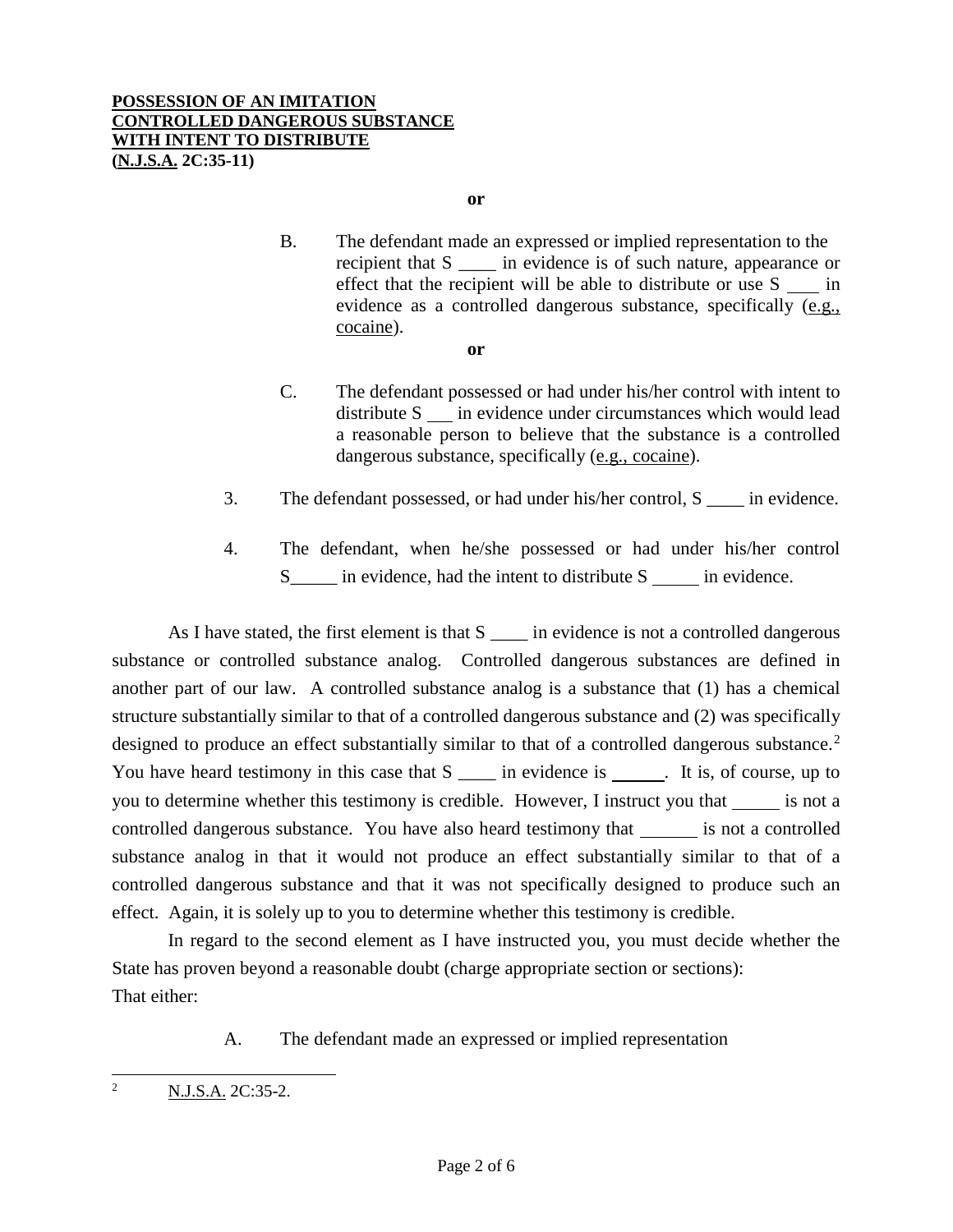to the recipient that S in evidence is a controlled dangerous substance, specifically (e.g., cocaine).

**or**

B. The defendant made an expressed or implied representation to the recipient that S in evidence is of such nature, appearance or effect that the recipient will be able to distribute or use S \_\_\_\_\_ in evidence as a controlled dangerous substance, specifically (e.g., cocaine).

### **or**

C. The defendant possessed or had under his/her control with intent to distribute S in evidence under circumstances which would lead a reasonable person to believe that the substance is a controlled dangerous substance, specifically (e.g., cocaine).

[In determining whether the circumstances were such as to lead a reasonable person to believe that S is a controlled dangerous substance, specifically (e.g., cocaine), you should of course consider all the evidence including whether S \_\_\_\_ was packaged in a manner normally used for the unlawful distribution of controlled dangerous substances; whether any distribution or attempted distribution of S was accompanied by an exchange of or demand for money or other thing as consideration for S \_\_\_\_\_\_\_ and the value of the consideration exceeded the reasonable value of S and whether the physical appearance of S is substantially the same as that of a specific controlled dangerous substance.<sup>[3](#page-2-0)</sup>]

# [**Note: When it is charged that the substance is an imitation of a controlled dangerous substance analog, the following charge, rather than the one set forth above, should be given as the instruction on the second element of the offense.]**

In regard to the second element as I have instructed you, you must decide whether the State has proven beyond a reasonable doubt [charge appropriate section or sections]:

> A. The defendant made an expressed or implied representation to the recipient that  $S \_$ in evidence is a controlled substance analog, *i.e.* the defendant expressly or impliedly

<span id="page-2-0"></span> $N.J.S.A. 2C:35-11a(3)(a)$  through (c). This language only should be charged when the third alternative is applicable. -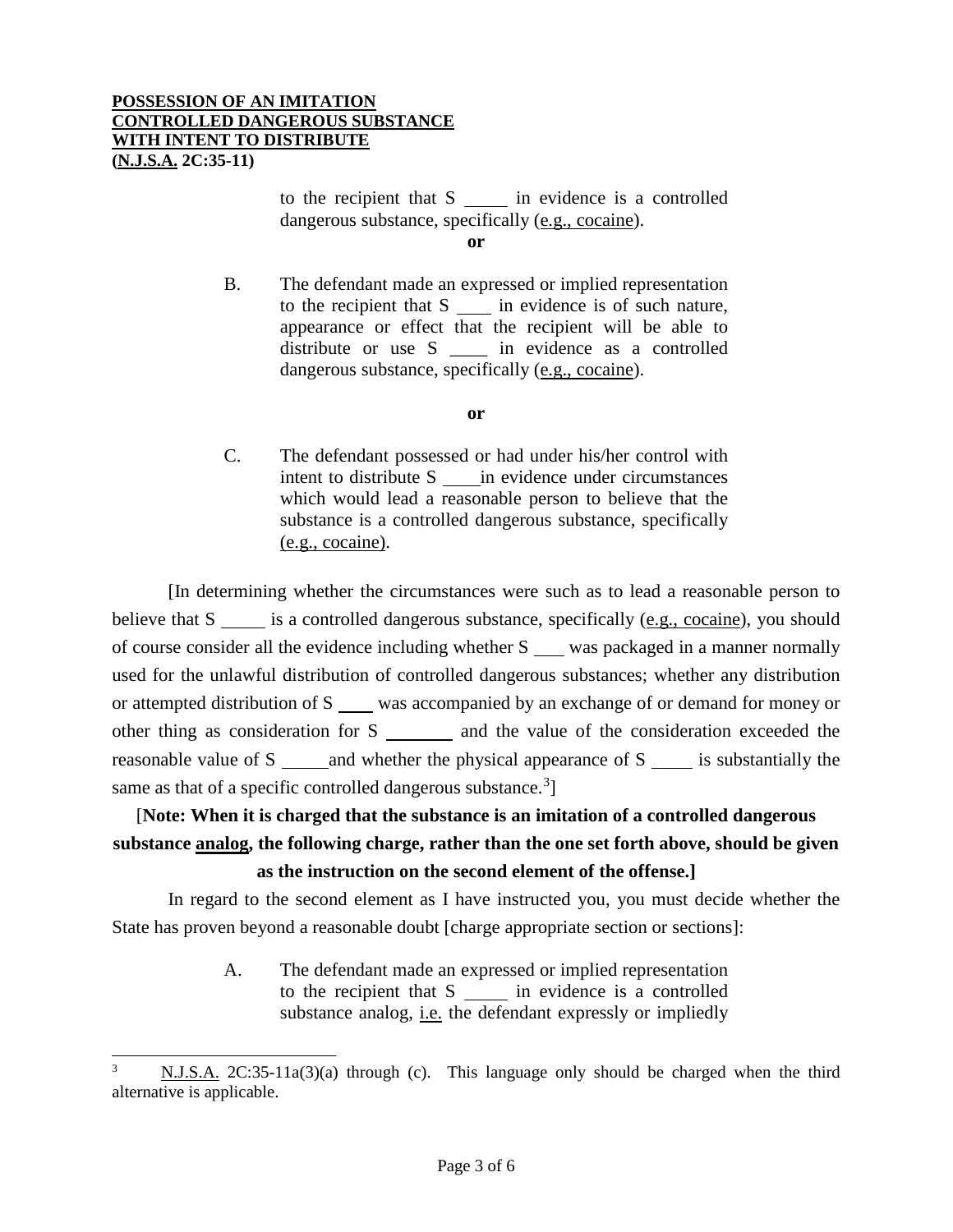represented that S in evidence has a chemical structure substantially similar to  $(e.g. cocaine)$  and that  $S$  in evidence was specifically designed to produce an effect substantially similar to that of (e.g. cocaine).

**or**

B. The defendant made an expressed or implied representation to the intended recipient that  $S$  is of such a nature or effect that the recipient will be able to distribute or use S in evidence as a controlled substance analog, i.e. the defendant expressly or impliedly represented that the recipient will be able to distribute or use  $S \_$ as a substance that has a chemical structure substantially similar to (e.g. cocaine) and as a substance that was specifically designed to produce an effect substantially similar to (e.g. cocaine).

**or**

C. The defendant possessed or had under his/her control with intent to distribute S in evidence under circumstances which would lead a reasonable person to believe that the S in evidence is a controlled substance analog, i.e. that S in evidence is a controlled structure substantially similar to that of (e.g. cocaine) that S \_\_\_\_ in evidence was specifically designed to produce an effect substantially similar to (e.g. cocaine).

[In determining whether the circumstances were such as to lead a reasonable person to believe that S is a controlled substance analog, you should, of course, consider all the evidence, including whether S was packaged in a manner normally used for the unlawful distribution of controlled dangerous substances or controlled substance analogues; whether any distribution or attempted distribution of  $S$  was accompanied by an exchange of or demand for money or other thing as consideration for  $S \_\_\_\$ , and the value of the consideration exceeded the reasonable value of  $S \_$ ; and whether the physical appearance of  $S \_$  is substantially the same as that of a specific controlled dangerous substance or controlled substance analog.<sup>[4](#page-3-0)</sup>

<span id="page-3-0"></span>N.J.S.A. 2C:35-11A(3)(A) through (C). This language only should be charged when the third alternative is applicable.  $\overline{4}$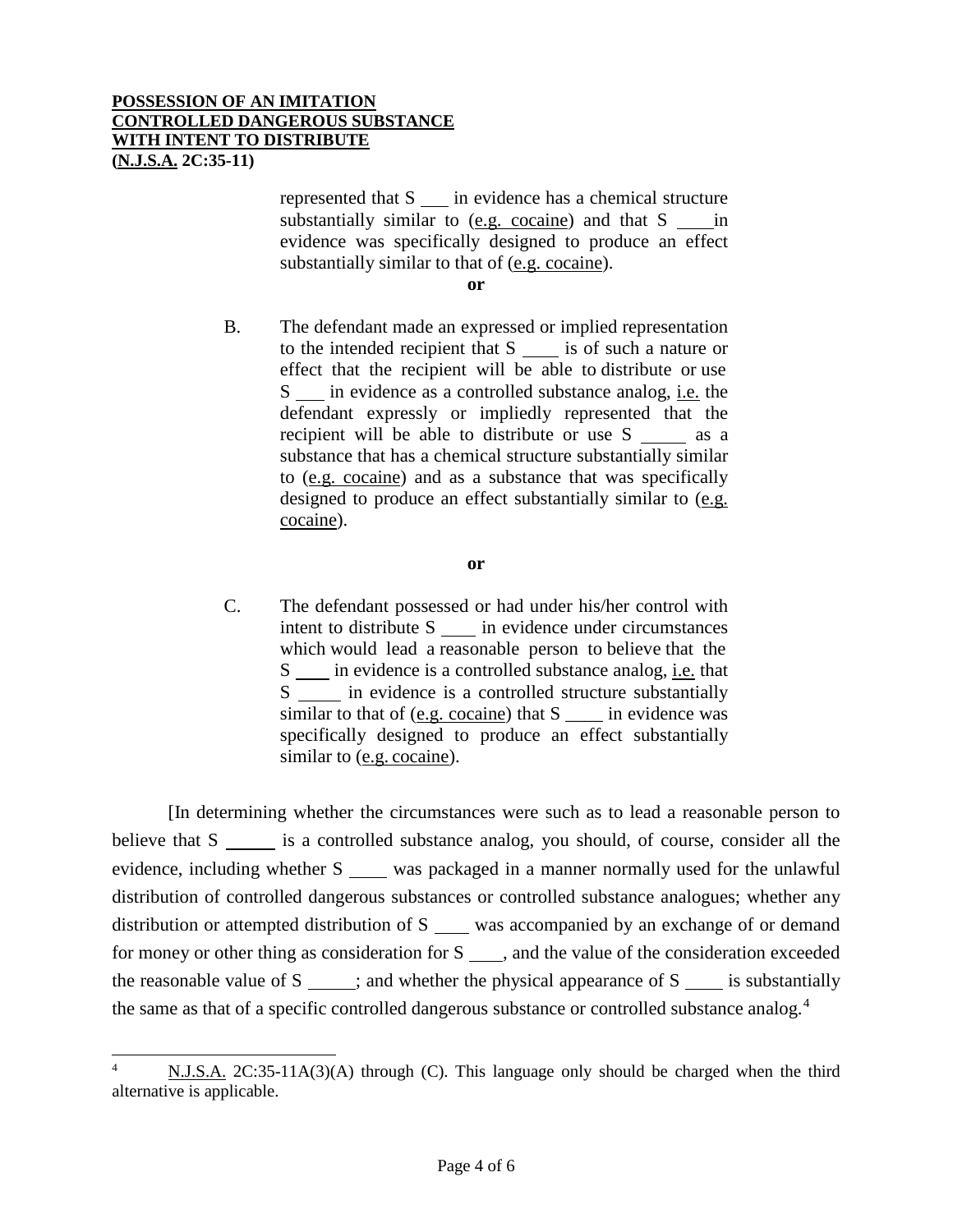In regard to the third element, that the defendant possessed or had under his/her control S in evidence, "possess" means (charge definition of possession).

It should be noted that the law provides that it shall not be a defense that the defendant mistakenly believed a substance to be a controlled dangerous substance [or controlled substance analog].<sup>[5](#page-4-0)</sup> Thus, if you were to find that the defendant exercised or intended to exercise control over S in evidence but mistakenly believed that S in evidence was a controlled dangerous substance [or controlled substance analog], the defendant's mistaken belief as to the character of S in evidence would not prevent you from finding that he/she knowingly possessed S \_\_\_\_\_ in evidence.

In regard to the fourth element, that the defendant had the intent to distribute  $S$  in evidence, "distribute" means the transfer, actual, constructive or attempted, from one person to another of an item.<sup>[6](#page-4-1)</sup> The intent must refer to the defendant's purpose to distribute  $S_{\text{max}}$  (the imitation controlled dangerous substance) and not merely to possess the item(s).<sup>[7](#page-4-2)</sup> It is not necessary that the item be transferred in exchange for payment or promise of payment of money or anything of value.<sup>[8](#page-4-3)</sup>

"Intent" means a purpose to do something, a resolution to do a particular act or accomplish a certain thing. Intent is a state of mind, and it is very rare that intent is proven by witnesses who can testify that an accused said he/she had a certain intent when he/she engaged in a particular act. The intention may be gathered from a person's act, conduct, from all the person said and did at the particular time and place, and from all of the surrounding circumstances.

You may consider any evidence as to the quantity and packing of S \_\_\_\_ together with all of the other evidence in the case to aid you in your determination of the element of intent to distribute.<sup>[9](#page-4-4)</sup>

To reiterate, the four elements of this offense are that:

- 1. S in evidence is not a controlled dangerous substance or controlled dangerous analog.
- 2. A. The defendant made an expressed or implied

<span id="page-4-0"></span> $\frac{5}{6}$  N.J.S.A. 2C:35-11c. 5

<span id="page-4-1"></span>This definition is taken from the definitions of "distribute" and "deliver" set forth in N.J.S.A. 2C:35-2.

<span id="page-4-2"></span> $\frac{7}{8}$  State v. Gregory, 220 N.J. 413, 417, 421 (2015).

<span id="page-4-3"></span><sup>8</sup> State v. Heitzman 209 N.J.Super. 617, 621 (App. Div. 1986), aff'd 107 N.J. 603 (1987).

<span id="page-4-4"></span>State v. Perez, 218 N.J.Super. 478, 482-486 (App. Div. 1987).